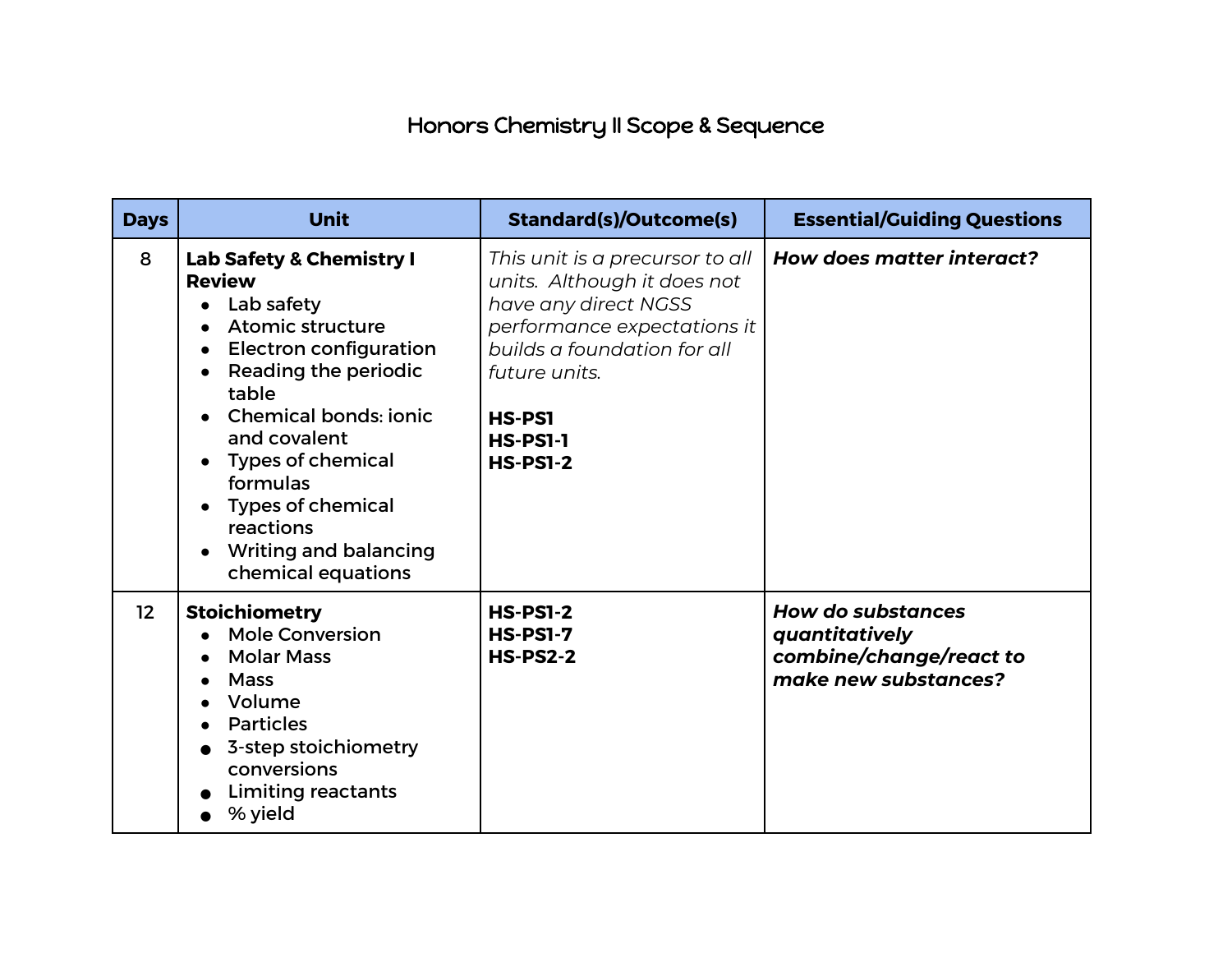|                 | <b>Hydrates</b><br>$\bullet$<br><b>Empirical formula</b><br>Molarity<br><b>Molality</b>                                                                                                                                                                                                                                                                          |                                                                                             |                                                                                 |
|-----------------|------------------------------------------------------------------------------------------------------------------------------------------------------------------------------------------------------------------------------------------------------------------------------------------------------------------------------------------------------------------|---------------------------------------------------------------------------------------------|---------------------------------------------------------------------------------|
| 10 <sup>°</sup> | <b>Kinetic Molecular Theory and</b><br><b>Gas Laws</b><br><b>Kinetic Molecular Theory</b><br><b>Temperature and</b><br>$\bullet$<br><b>Pressure conversions</b><br><b>Boyle's Law</b><br><b>Charles Law</b><br>Gay-Lussac's Law<br>$\bullet$<br><b>Combined Gas Law</b><br><b>Ideal Gas Law</b><br>$\bullet$<br>Dalton's Law<br>$\bullet$<br><b>Graham's Law</b> | <b>HS-PS1-7</b>                                                                             | How can one explain the<br>structure, properties and<br>interactions of matter? |
| 5               | <b>Thermodynamics</b><br>Enthalpy<br>$\bullet$<br>Exothermic<br>Endothermic<br>$\bullet$<br>• Hess' Law<br><b>Heat of formation</b><br><b>Specific heat</b><br>$\bullet$<br>Entropy<br>$\bullet$<br>Free energy                                                                                                                                                  | <b>HS-PS1-4</b><br><b>HS-PS2-2</b><br><b>HS-PS3-1</b><br><b>HS-PS3-2</b><br><b>HS-PS3-4</b> | How is energy transferred and<br>conserved?                                     |
| 8               | <b>Kinetics</b>                                                                                                                                                                                                                                                                                                                                                  | <b>HS-PS1-5</b>                                                                             | <b>What underlying forces</b>                                                   |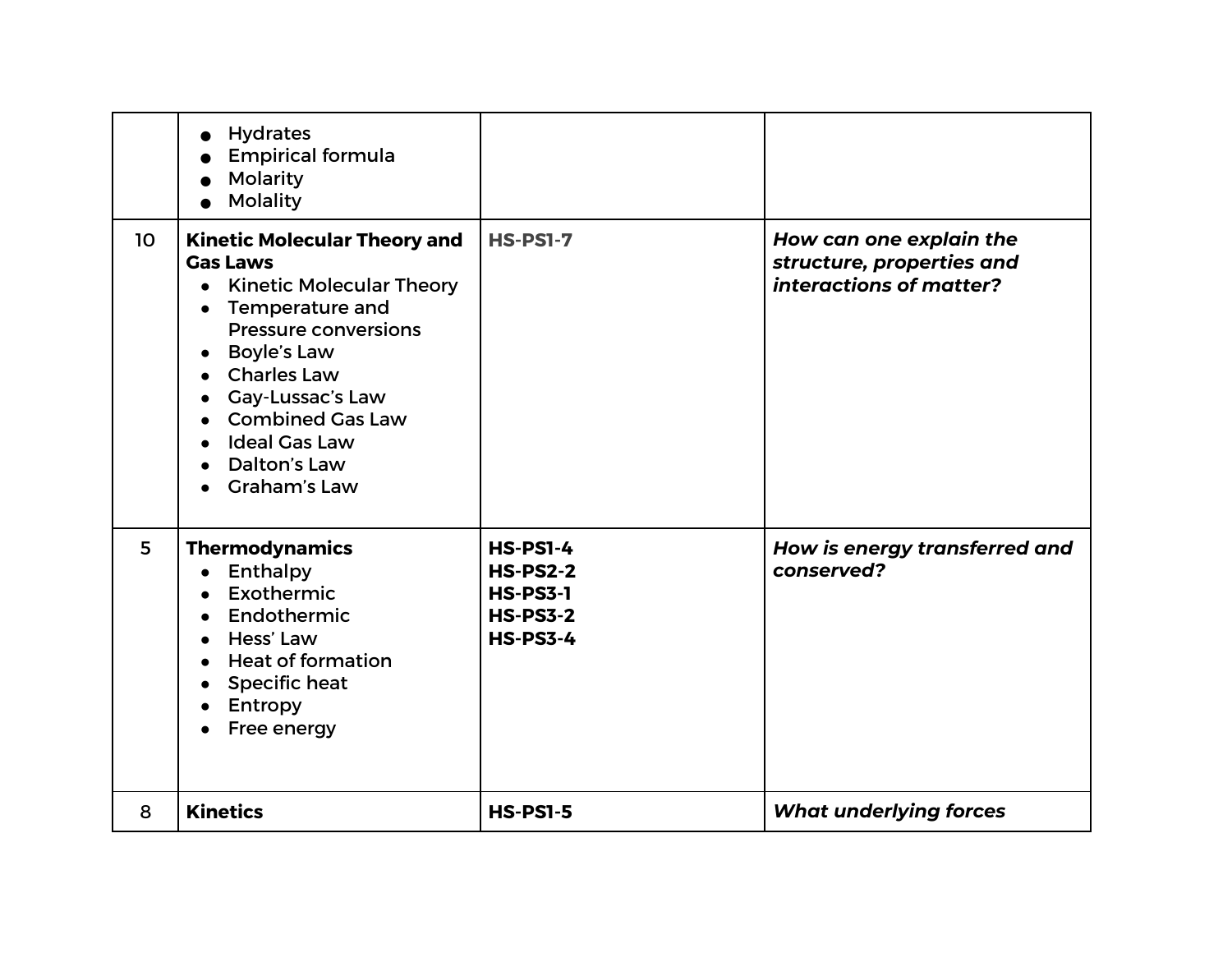|    | <b>Collision theory</b><br>$\bullet$<br>Rates of reaction<br>Rate laws<br><b>Mechanisms</b><br><b>Energy diagrams</b>                                                                                                                                                                                                                                                        | <b>HS-PS2-6</b>                                       | explain the variety of<br>interactions observed?                                             |
|----|------------------------------------------------------------------------------------------------------------------------------------------------------------------------------------------------------------------------------------------------------------------------------------------------------------------------------------------------------------------------------|-------------------------------------------------------|----------------------------------------------------------------------------------------------|
| 4  | <b>Equilibrium</b><br>Definition of equilibrium<br><b>Equilibrium constant</b><br>expressions<br>Le Chatelier's Principle                                                                                                                                                                                                                                                    | <b>HS-PS1-6</b><br><b>HS-PS1-7</b>                    | How can one predict the<br>changes needed to increase<br>products in a chemical<br>reaction? |
| 18 | <b>Organic: Pre-AP required</b><br>topic<br><b>Properties</b><br>Allotropes<br>Hydrocarbons - naming<br>$\bullet$<br>and drawing (alkane,<br>alkene, alkyne)<br><b>Functional groups</b><br><b>Hydrocarbon derivatives -</b><br>identifying properties,<br>naming, drawing<br><b>Organic reactions</b><br>(esterification,<br>saponification,<br>polymerization)<br>Polymers | <b>HS-PS1-2</b><br><b>HS-PS1-3</b><br><b>HS-PS3-3</b> | How and why do particular<br>parts of organic molecules<br>interact?                         |
| 8  | <b>Redox</b><br>Defining oxidation and                                                                                                                                                                                                                                                                                                                                       | <b>HS-PS1</b><br><b>HS-PS1-3</b>                      | What is the mechanism and<br>driving force behind oxidation                                  |